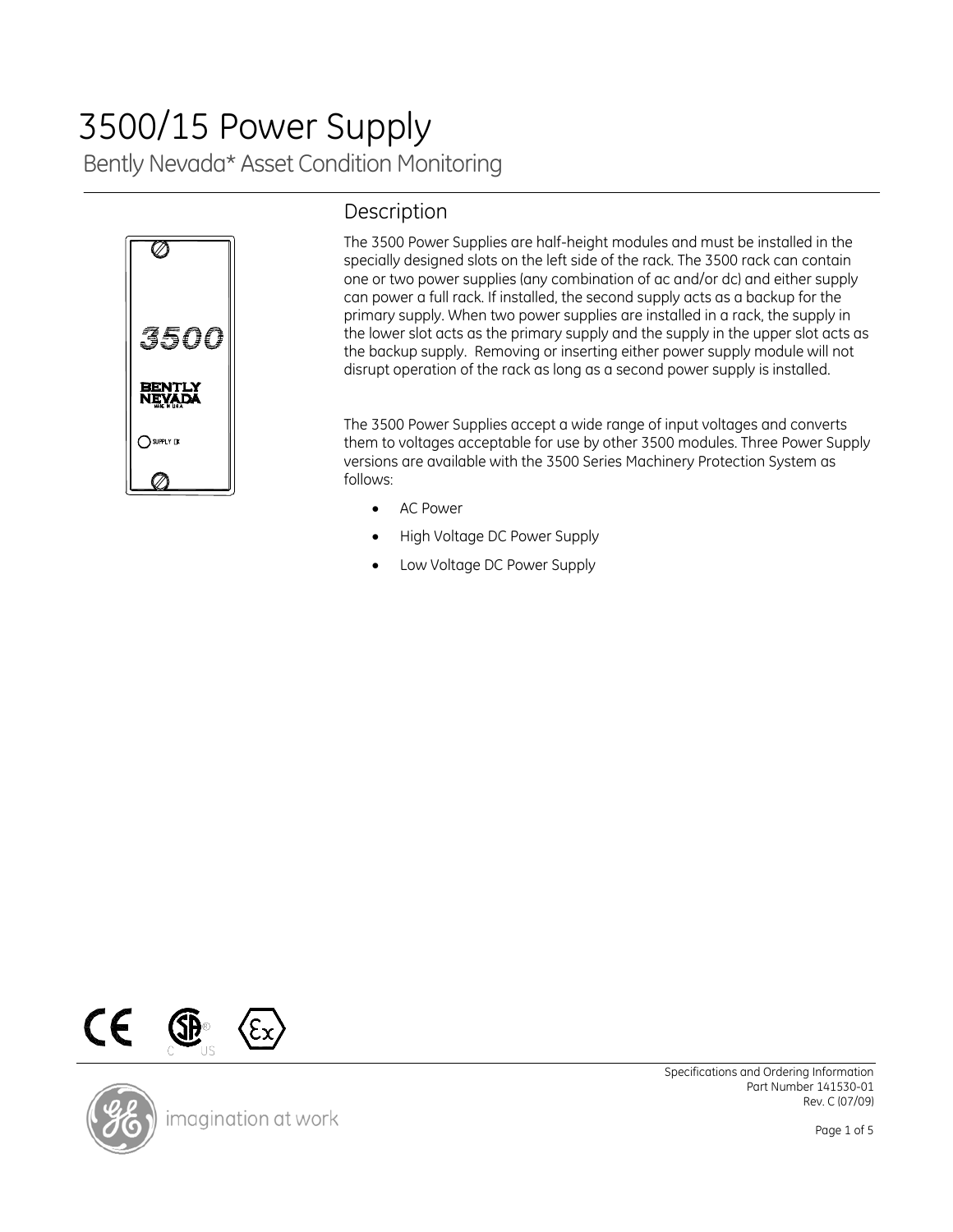# **Specifications**

### **Inputs**

**Voltage Options:** 

#### *High Voltage ac*

This option uses the ac Power Supply and the High Voltage ac Power Input Module (PIM).

*Input Voltage* 

220 Vac nominal

175 to 264 Vac rms

247 to 373 Vac pk

**Note:** Installations using ac Power Input Modules (PIM) prior to Rev. R and/or AC Power Supply Modules prior to Rev. M require an input voltage of 175 to 250 Vac rms.

*Input Frequency* 

47 to 63 Hz

#### *Low Voltage ac*

This option uses the ac Power Supply and the Low Voltage ac Power Input Module (PIM).

### *Input Voltage*

110 Vac nominal

85 to 132 Vac rms

120 to 188 Vac pk

**Note:** Installations using ac Power Input Modules (PIM) prior to Rev. R and/or AC Power Supply Modules prior to Rev. M require an input voltage of 85 to 125 Vac rms

*Input Frequency* 

47 to 63 Hz

### *High Voltage dc*

This option uses the High Voltage dc Power Supply and the High Voltage dc Power Input Module (PIM).

*Input Voltage* 

| Low Voltage dc                     |                                                                                                                                                                     |
|------------------------------------|---------------------------------------------------------------------------------------------------------------------------------------------------------------------|
|                                    | This option uses the Low<br>Voltage dc Power Supply and<br>the Low Voltage dc Power<br>Supply Input Module (PIM).                                                   |
| Input voltage:                     |                                                                                                                                                                     |
|                                    | 20 to 30 Vdc                                                                                                                                                        |
| Out of Range<br><b>Protection:</b> |                                                                                                                                                                     |
|                                    | For all power supply versions,<br>an under-voltage will not harm<br>either the supply or the PIM.<br>However, an over-voltage will<br>cause the fuse to open on the |

88 to 140 Vdc

### **Full Rack Current Draw:**  *High Voltage AC*

2.3 A rms (maximum). *Low Voltage AC*  4.5 A rms (maximum). *High Voltage DC*  2.5 A (maximum). *Low Voltage* 

10.0 A (maximum).

PIM.

**Outputs** 

*DC* 

**Front Panel LEDs**  *Supply OK* 

#### *LED:*

Indicates when the power supply is operating properly.

#### **Environmental Limits Operating Temperature:**

-30 °C to +65°C (-22 °F to +150  $\circ$ F).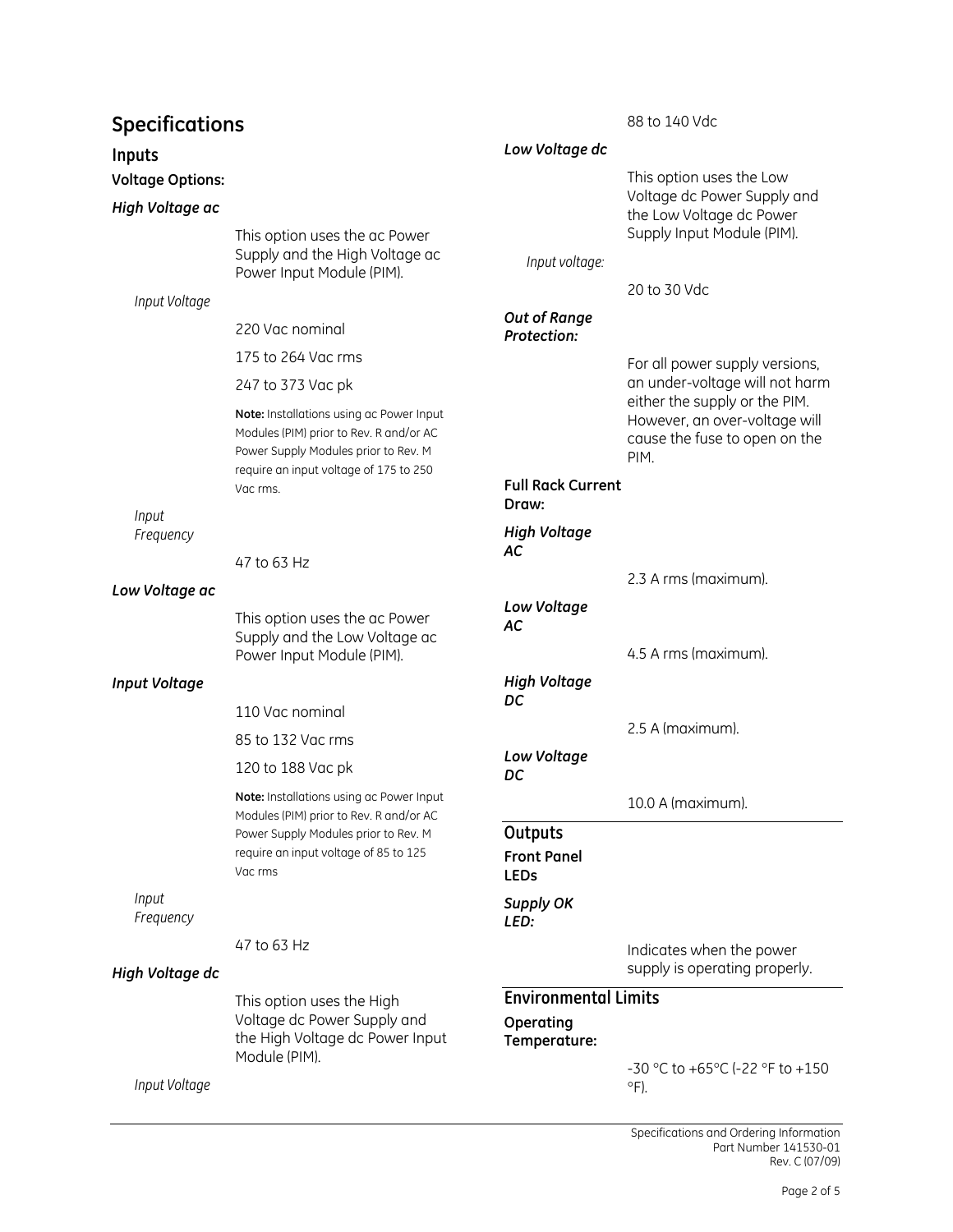| Storage<br>Temperature:                             |                                                 | Low Voltage<br>Directives:      |                                                       |  |  |
|-----------------------------------------------------|-------------------------------------------------|---------------------------------|-------------------------------------------------------|--|--|
|                                                     | -40 °C to +85 °C (-40 °F to +185<br>$\circ$ F). | EN 61010-1                      | Safety Requirements                                   |  |  |
| Humidity:                                           |                                                 | <b>Hazardous Area Approvals</b> |                                                       |  |  |
|                                                     | 95%, non-condensing.                            | CSA/NRTL/C:                     |                                                       |  |  |
| <b>CE Mark Directives</b><br><b>EMC Directives:</b> |                                                 | Approval<br>Option (01)         |                                                       |  |  |
| EN50081-2:                                          |                                                 |                                 | Class I, Div 2                                        |  |  |
| Radiated                                            |                                                 |                                 | Groups A, B, C, D                                     |  |  |
| Emissions                                           |                                                 |                                 | T4 @ Ta = -20 °C to +65 °C                            |  |  |
|                                                     | EN 55011, Class A                               |                                 | $(-4 °F to +150 °F)$                                  |  |  |
| Conducted<br>Emissions                              |                                                 | Certification<br>Number         |                                                       |  |  |
|                                                     | EN 55011, Class A                               |                                 | CSA 150268-1002151 (LR                                |  |  |
| EN50082-2:<br>Electrostatic<br>Discharge            |                                                 |                                 | 26744)                                                |  |  |
|                                                     | EN 61000-4-2, Criteria B                        | Approval<br>Option (02)         |                                                       |  |  |
| Radiated                                            |                                                 |                                 | A/Ex nC[L] IIC                                        |  |  |
| Susceptibility                                      |                                                 |                                 | Class I, Zone 2                                       |  |  |
|                                                     | ENV 50140, Criteria A                           |                                 | Class I, Div 2, Groups A, B, C, D                     |  |  |
| Conducted                                           |                                                 |                                 | T4 @ Ta = -20 °C to +65 °C                            |  |  |
| Susceptibility                                      |                                                 |                                 | $(-4 °F to +150 °F)$                                  |  |  |
|                                                     | ENV 50141, Criteria A                           | Certification                   |                                                       |  |  |
| <b>Electrical Fast</b><br><b>Transient</b>          |                                                 | Number                          |                                                       |  |  |
|                                                     | EN 61000-4-4, Criteria B                        |                                 | CSA 1389797 (LR 26744-211)                            |  |  |
| Surge<br>Capability                                 |                                                 | <b>ATEX</b>                     |                                                       |  |  |
|                                                     | EN 61000-4-5, Criteria B                        | Approval                        |                                                       |  |  |
|                                                     |                                                 | Option (02)                     |                                                       |  |  |
| Magnetic<br>Field                                   | EN 61000-4-8, Criteria A                        |                                 | For Selected Ordering Options<br>with ATEX/CSA agency |  |  |
| Power Supply                                        |                                                 |                                 | approvals:                                            |  |  |
| Dip                                                 |                                                 |                                 | $II$ 3/(3) G                                          |  |  |
|                                                     | EN 61000-4-11, Criteria B                       |                                 | EEx nCAL[L] IIC                                       |  |  |
| Radio                                               |                                                 |                                 | T4 $@$ Ta = -20 $°C$ to +65 $°C$                      |  |  |
| Telephone                                           |                                                 |                                 | $(-4°F to +150°F)$                                    |  |  |
|                                                     | ENV 50204, Criteria B                           | Certification<br>Number         |                                                       |  |  |

Specifications and Ordering Information Part Number 141530-01 Rev. C (07/09)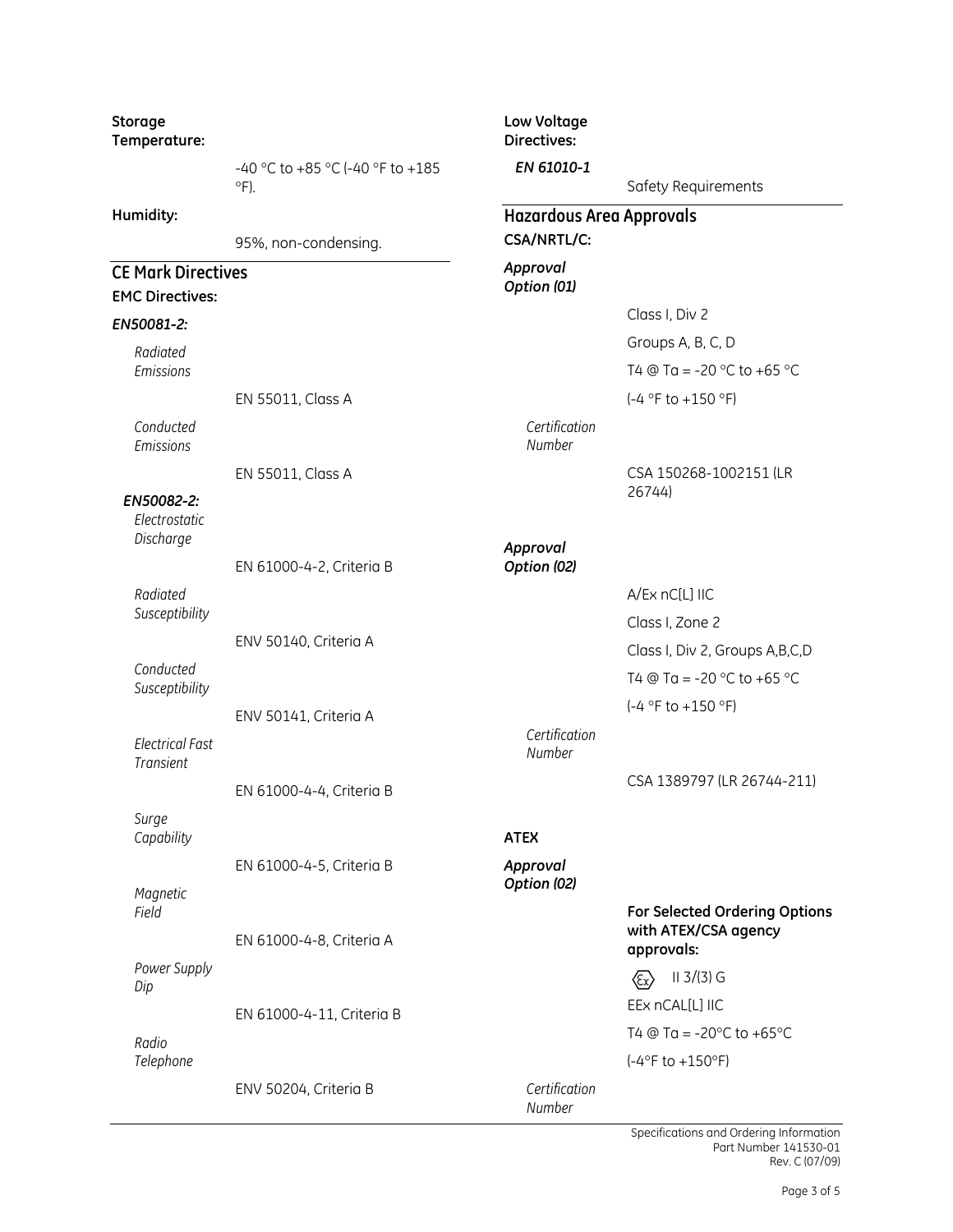|                                                       | LCIE 04 ATEX 6161X                                                                     | A: Power Supply Type (Top Slot)            |                                                             |                                                      |  |
|-------------------------------------------------------|----------------------------------------------------------------------------------------|--------------------------------------------|-------------------------------------------------------------|------------------------------------------------------|--|
|                                                       |                                                                                        |                                            | 01                                                          | Low Voltage ac (85 to 132<br>Vac rms)                |  |
|                                                       |                                                                                        |                                            | 02                                                          | High Voltage ac (175 to 264<br>Vac rms)              |  |
| Physical                                              |                                                                                        |                                            | 03                                                          | High Voltage dc (88 to 140<br>Vdc)                   |  |
| <b>Power Supply Module</b>                            |                                                                                        |                                            | 04                                                          | Low Voltage dc (20 to 30                             |  |
| Dimensions (Height x                                  |                                                                                        | Vdc)<br>B: Power Supply Type (Bottom Slot) |                                                             |                                                      |  |
| Width x Depth):                                       |                                                                                        |                                            | 00                                                          | No supply (use when only                             |  |
|                                                       | 120.7 mm x 50.8 mm x 251.5<br>mm (4.75 in x 2.0 in x 9.9 in).                          |                                            | 01                                                          | one supply is required)<br>Low Voltage ac (85 to 132 |  |
| Weight:                                               |                                                                                        |                                            | 0 <sub>2</sub>                                              | Vac rms)<br>High Voltage ac (175 to 264              |  |
|                                                       | 1.39 kg (3.06 lb.).                                                                    |                                            | 03                                                          | Vac rms)<br>High Voltage dc (88 to 140<br>Vdc)       |  |
| Power Input<br><b>Modules</b>                         |                                                                                        |                                            | 04                                                          | Low Voltage dc (20 to 30<br>Vdc)                     |  |
| <b>Dimensions (Height</b>                             |                                                                                        | C: Agency Approval Option                  |                                                             |                                                      |  |
| x Width x Depth):                                     |                                                                                        |                                            | 00                                                          | None                                                 |  |
|                                                       | 120.7 mm x 25.4 mm x 114.3<br>mm (4.75 in x 1.0 in x 4.5 in).                          |                                            | 01<br>02                                                    | CSA/NRTL/C<br>ATEX/CSA (Class 1, Zone 2)             |  |
| Weight:                                               |                                                                                        |                                            |                                                             | Note: Agency Approval Option C 02 is                 |  |
|                                                       | 0.34 kg (0.75 lb.).                                                                    |                                            |                                                             | only available if Power Supply Type (Top             |  |
|                                                       |                                                                                        |                                            |                                                             | Slot) Option is A 01 or A 02 and if Power            |  |
| <b>Rack Space Requirements</b><br><b>Power Supply</b> |                                                                                        |                                            | Supply Type (Bottom Slot) Option is B 00,<br>B 01, or B 02. |                                                      |  |
| Module:                                               |                                                                                        | <b>Spares</b>                              |                                                             |                                                      |  |
|                                                       | Two special half-height slots are<br>located on the left side of the                   | 127610-01                                  |                                                             | ac Power Supply Module                               |  |
|                                                       | rack. Each slot accommodates<br>one power supply. Both slots                           | 125840-01                                  |                                                             |                                                      |  |
|                                                       | can hold a power supply at the<br>same time, allowing for<br>redundant power supplies. |                                            |                                                             | High Voltage ac Power Input<br>Module (PIM)          |  |
|                                                       |                                                                                        | 125840-02                                  |                                                             |                                                      |  |
| Power Input<br>Module:                                |                                                                                        |                                            |                                                             | Low Voltage ac Power Input<br>Module (PIM)           |  |
|                                                       | Special half-height module<br>located directly behind the<br>associated power supply.  | 129486-01                                  |                                                             |                                                      |  |
| <b>Miscellaneous</b>                                  |                                                                                        |                                            | Module                                                      | High Voltage dc Power Supply                         |  |
| Minimum Loading:                                      |                                                                                        | 129478-01                                  |                                                             |                                                      |  |
|                                                       | No minimum rack load is<br>required.                                                   |                                            |                                                             | High Voltage dc Power Input<br>Module (PIM)          |  |
| <b>Ordering Information</b>                           |                                                                                        | 133292-01                                  |                                                             |                                                      |  |
| 3500/15-AXX-BXX-CXX                                   |                                                                                        |                                            | Module                                                      | Low Voltage dc Power Supply                          |  |
|                                                       |                                                                                        |                                            |                                                             |                                                      |  |

Specifications and Ordering Information Part Number 141530-01 Rev. C (07/09)